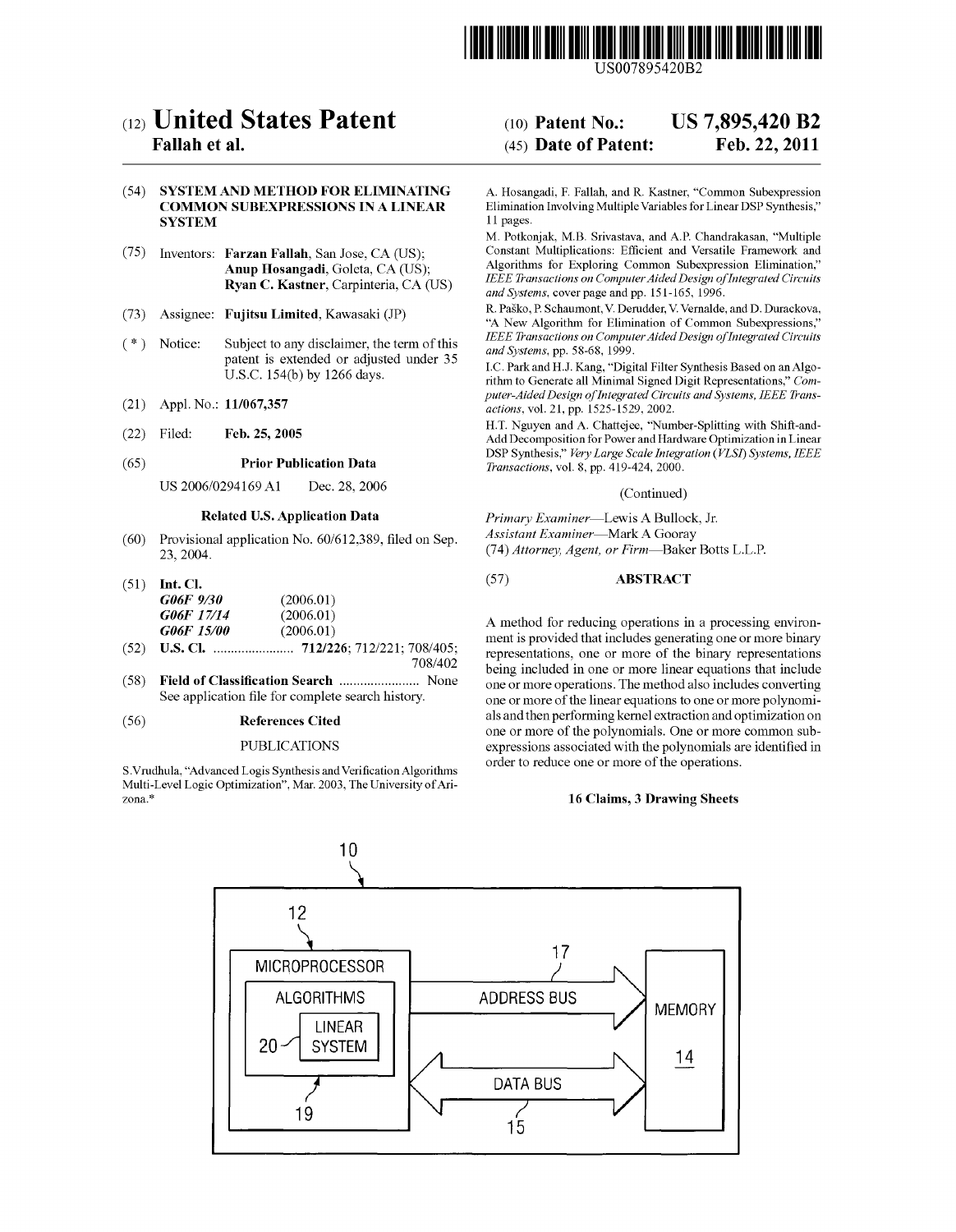## OTHER PUBLICATIONS

M. Mehendale, S.D. Sherlekar, and G. Venkatesh, "Synthesis of Multiplier-less FIR Filters with Minimum Number of Additions." Proceedings of the ICCAD, 1995.

R.I. Hartley, "Subexpression Sharing in Filters Using Canonic Signed Digit Multipliers." Circuits and Systems II: Analog and Digi tal Signal Processing, IEEE Transactions on [see also Circuits and Systems II: Express Briefs. IEEE Transactions], vol. 43, cover page and pp. 677-688, 1996.<br>H. Safiri, M. Ahmadi, G.A. Jullien, and W.C. Miller, "A New Algo-

rithm for the Elimination of Common Subexpressions in Hardware

Implementation of Digital Filters by Using Genetic Programming." Proceedings of the Application-Specific Systems, Architectures, and Processors, Proceedings, IEEE International Conference, cover page and pp. 319-328, 2000.

R.K. Brayton, R. Rudell, A.S. Vincentelli, and A. Wang, "Multi-Level Logic Optimization and the Rectangular Covering Problem." Pro ceedings of the International Conference on Computer Aided Design, cover page, p. xvi. and pp. 66-69, 1987.

\* cited by examiner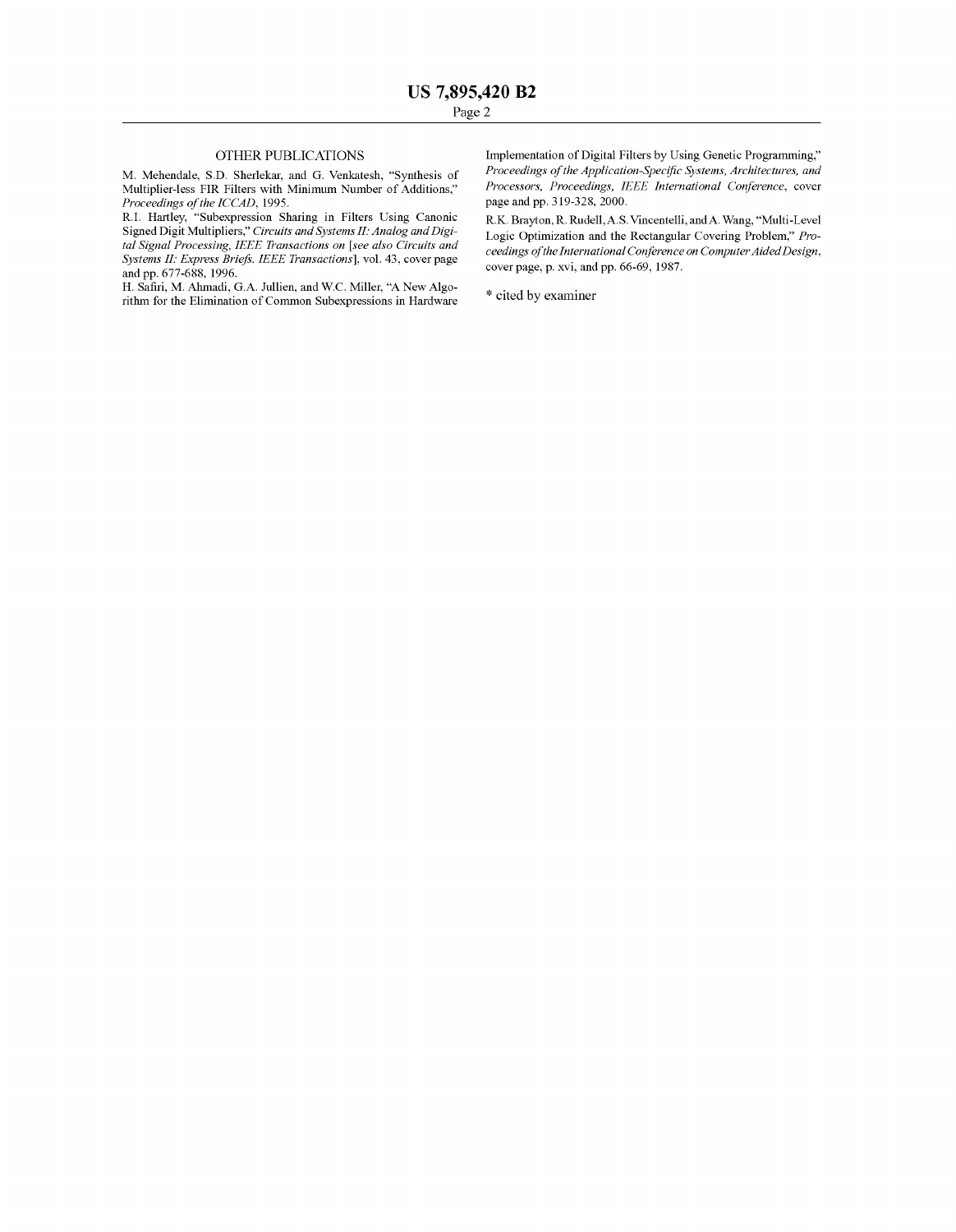$\sim$ 



FIG. I.

$$
\begin{bmatrix} Y_1 \\ Y_2 \end{bmatrix} = \begin{bmatrix} 5 & 7 \\ 4 & 12 \end{bmatrix} \begin{bmatrix} X_1 \\ X_2 \end{bmatrix}
$$
  
\n
$$
5_{(10)} = 0101_{(2)}
$$
  
\n
$$
4_{(10)} = 0100_{(2)}
$$
  
\n
$$
7_{(10)} = 0111_{(2)}
$$
  
\n
$$
12_{(10)} = 1100_{(2)}
$$

$$
\begin{bmatrix} Y_{1} \\ Y_{2} \end{bmatrix} = \begin{bmatrix} 5 & 7 \\ 4 & 12 \end{bmatrix} \begin{bmatrix} X_{1} \\ X_{2} \end{bmatrix}
$$
  
\n
$$
= 0101_{2}
$$
  
\n
$$
= 0100_{2}
$$
  
\n
$$
= 0111_{2}
$$
  
\n
$$
= 12_{(10)} = 0111_{(2)}
$$
  
\n
$$
= 1100_{(2)}
$$
  
\n
$$
= 1100_{(2)}
$$
  
\n
$$
= 1100_{(2)}
$$
  
\n
$$
= 1100_{(2)}
$$
  
\n
$$
= 1100_{(2)}
$$
  
\n
$$
= 1100_{(2)}
$$
  
\n
$$
= 1100_{(2)}
$$
  
\n
$$
= 1100_{(2)}
$$
  
\n
$$
= 1100_{(2)}
$$
  
\n
$$
= 1100_{(2)}
$$
  
\n
$$
= 1100_{(2)}
$$
  
\n
$$
= 1100_{(2)}
$$
  
\n
$$
= 1100_{(2)}
$$
  
\n
$$
= 1100_{(2)}
$$
  
\n
$$
= 1100_{(2)}
$$
  
\n
$$
= 1100_{(2)}
$$
  
\n
$$
= 1100_{(2)}
$$
  
\n
$$
= 1100_{(2)}
$$
  
\n
$$
= 1100_{(2)}
$$
  
\n
$$
= 1100_{(2)}
$$
  
\n
$$
= 1100_{(2)}
$$
  
\n
$$
= 1100_{(2)}
$$
  
\n
$$
= 1100_{(2)}
$$
  
\n
$$
= 1100_{(2)}
$$
  
\n
$$
= 1100_{(2)}
$$
  
\n
$$
= 1100_{(2)}
$$
  
\n
$$
= 1100_{(2)}
$$
  
\n
$$
= 1100_{(2)}
$$
  
\n
$$
= 11
$$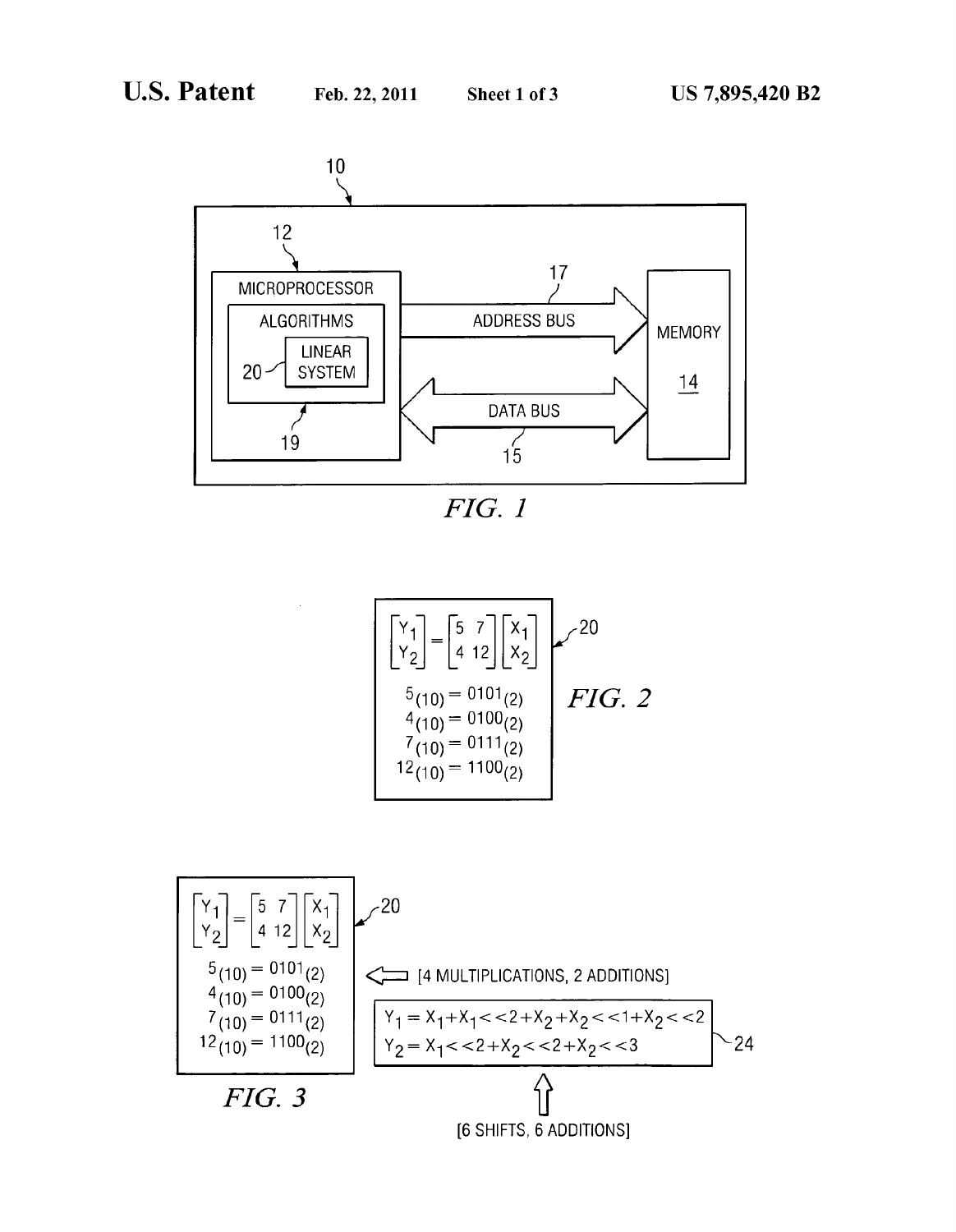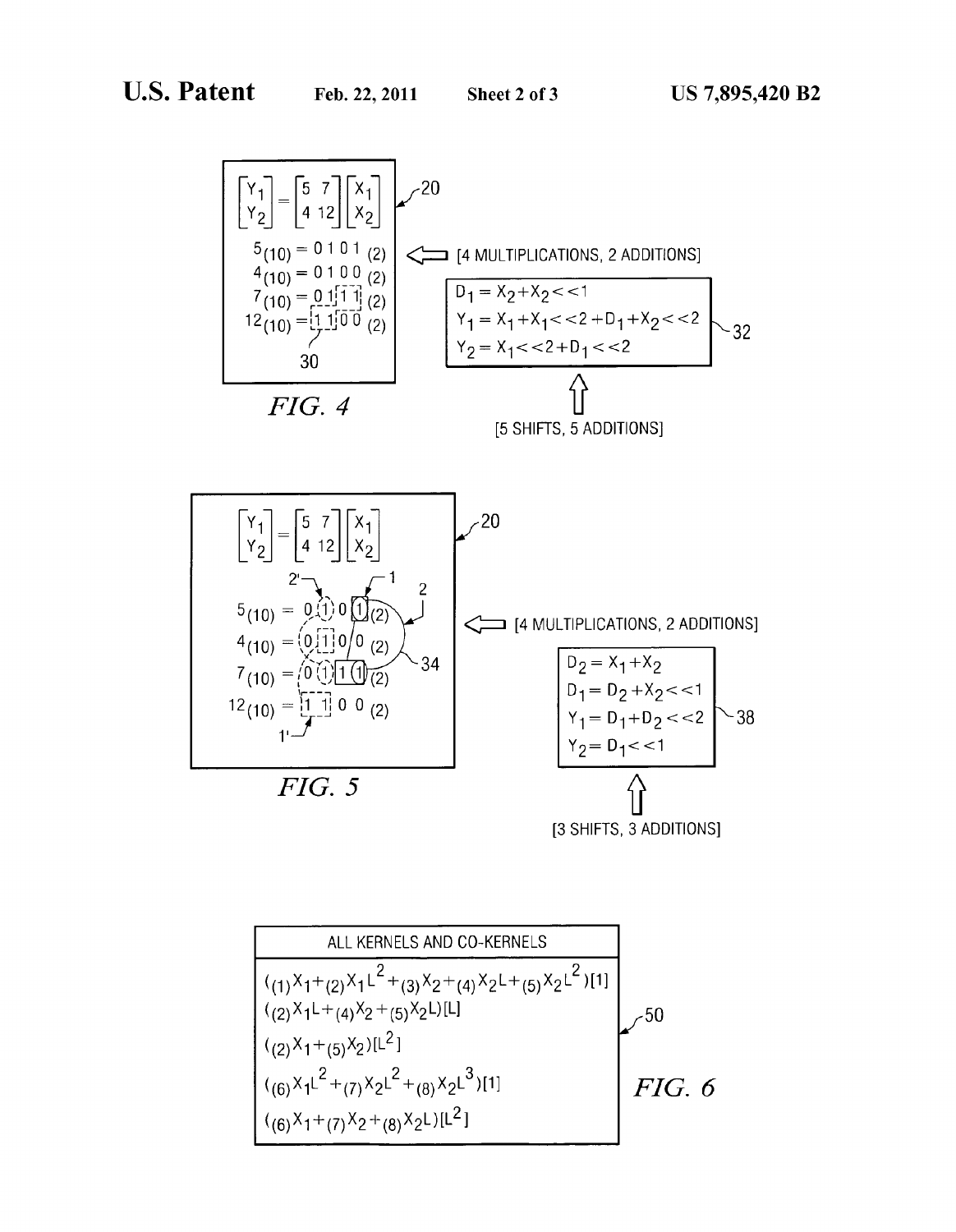|                  |                |              | KERNEL - COKERNEL MATRIX |                |           |                         |           |                  |
|------------------|----------------|--------------|--------------------------|----------------|-----------|-------------------------|-----------|------------------|
|                  |                |              | $\mathbf{1}$             | $\overline{c}$ | 3         | $\overline{\mathbf{4}}$ | 5         | 6                |
| <b>FIG. 7</b>    |                |              | $x_1$                    | $X_1L_2$       | $x_2$     | $X_2L$                  | $X_2L_2$  | $X_1L$           |
|                  | $\mathbf{1}$   | $\mathbf{1}$ | 1(1)                     | $1(2)$ i       | $1_{(3)}$ | 1(4)                    | 1(5)      | $\pmb{0}$        |
| <b>COKERNELS</b> | $\overline{c}$ | L            | $\pmb{0}$                | $\overline{0}$ | 1(4)      | 1(5)                    | $\pmb{0}$ | 1(2)             |
|                  | $\overline{3}$ | $L^2$        | 1(2)                     | 0              | 1(5)      | $\mathbf 0$             | $\bf{0}$  | $\mathbf 0$      |
|                  | $\overline{4}$ | $L^2$        | 1(6)                     | $\mathsf 0$    | 1(7)      | $1_{(8)}$               | $\pmb{0}$ | $\boldsymbol{0}$ |
|                  |                |              |                          |                |           |                         |           |                  |



| $\boldsymbol{6}$<br>$\overline{c}$<br>3<br>5<br>$\overline{\mathbf{4}}$<br>FIG. 8<br>$X_2L$<br>$D_1$<br>$x_1$ <sub>L<sub>2</sub></sub><br>$X_1$<br>$x_2$<br>$X_2L_2$<br>$\mathbf 0$<br>1(1)<br>1(2)<br>$1_{(3)}$<br>$\mathbf 0$<br>$\boldsymbol{0}$<br>1<br>$1^2$<br>1(3)<br>$\overline{2}$<br>$\pmb{0}$<br>$\mathbf 0$<br>1(2)<br>$\mathbf 0$<br>$\boldsymbol{0}$<br>3<br>$\pmb{0}$<br>$\pmb{0}$<br>$\pmb{0}$<br>1(5)<br>1(7)<br>1 |  |  | KERNEL - COKERNEL MATRIX |  |  |  |          |  |  |
|-------------------------------------------------------------------------------------------------------------------------------------------------------------------------------------------------------------------------------------------------------------------------------------------------------------------------------------------------------------------------------------------------------------------------------------|--|--|--------------------------|--|--|--|----------|--|--|
|                                                                                                                                                                                                                                                                                                                                                                                                                                     |  |  |                          |  |  |  |          |  |  |
|                                                                                                                                                                                                                                                                                                                                                                                                                                     |  |  |                          |  |  |  |          |  |  |
|                                                                                                                                                                                                                                                                                                                                                                                                                                     |  |  |                          |  |  |  |          |  |  |
|                                                                                                                                                                                                                                                                                                                                                                                                                                     |  |  |                          |  |  |  |          |  |  |
|                                                                                                                                                                                                                                                                                                                                                                                                                                     |  |  |                          |  |  |  | $1(6)$ i |  |  |

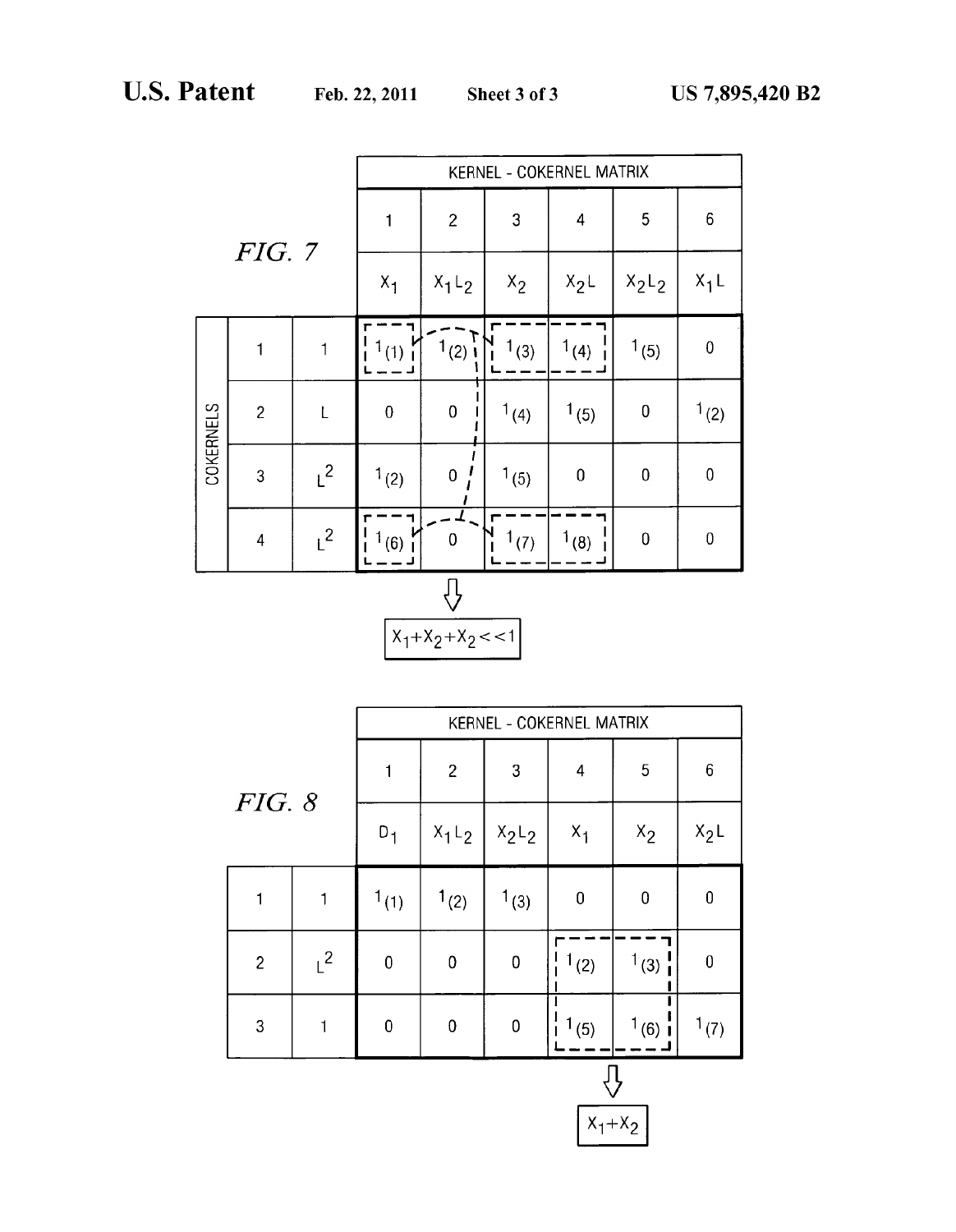$\overline{\mathbf{S}}$ 

45

## SYSTEMAND METHOD FOR ELMINATING COMMON SUBEXPRESSIONS IN A LINEAR SYSTEM

# RELATED APPLICATIONS

This application claims the priority under 35 U.S.C. §119 of provisional application Ser. No. 60/612,389 filed Sep. 23, 2004.

# TECHNICAL FIELD OF THE INVENTION

The present invention relates generally to digital signal processor (DSP) design and, more particularly, to a system and a method for eliminating common Subexpressions in a 15 linear system.

### BACKGROUND OF THE INVENTION

The proliferation of integrated circuits has placed increas- $_{20}$ ing demands on the design of digital systems included in many devices, components, and architectures. The number of digital systems that include integrated circuits continues to steadily increase and may be driven by a wide array of prod ucts and systems. Added functionalities may be implemented  $_{25}$ in integrated circuits in order to execute additional tasks or to effectuate more Sophisticated operations in their respective applications or environments.

In the context of processing, present generation embedded systems have stringent requirements on performance and 30 power consumption. Many embedded systems employ digital signal processing (DSP) algorithms for communications, image processing, video processing etc, which can be computationally intensive. These algorithms each include and implicate any number of processing operations. The required  $\frac{35}{35}$  system of FIG. 1; processing operations (e.g. multiplication, addition, shift, etc.) is tantamount to any proposed processing optimization. ity, and capabilities of any given system architecture or con- $\rm nguration.$  Accordingly, the ability to reduce these operations  $\rm \, 40$ to achieve optimal processing provides a significant chal lenge to system designers and component manufacturers alike.

### SUMMARY OF THE INVENTION

From the foregoing, it may be appreciated by those skilled<br>in the art that a need has arisen for an improved processing approach for minimizing the number of operations. In accoroperations in a linear system are provided. According to specific embodiments, these techniques can optimize a given set of equations by eliminating any number of common subexpressions involving multiple variables. dance with the present invention, techniques for reducing  $50$ 

According to a particular embodiment, a method for reduc- 55 ing operations in a processing environment is provided that includes generating one or more binary representations, one or more of the binary representations being included in one or more linear equations. The method also includes converting one or more of the linear equations to one or more polynomi- 60 als and then performing kernel extraction and optimization on one or more of the polynomials. One or more common Sub expressions associated with the polynomials are identified in order to reduce one or more of the operations.

Embodiments of the invention may provide various tech 65 nical advantages. Certain embodiments provide for a signifi cant reduction in operations for an associated processing

architecture. This is a result of a new transformation of con stant multiplications and algorithms to find common subexpressions involving multiple variables (for the matrix form of linear systems). The technique offers an implementation with a minimal number of additions/subtractions (and/or shifts), in contrast to other techniques, which primarily optimize mul tiplications with only a single variable at a time. Synthesis results, on a subset of these examples, reflect an implementation with less area and faster throughput in comparison to conventional techniques. Hence, the present invention can achieve a saving in operations, which provides for less power consumption and smaller area configurations. Such an approach may be ideal for the design of digital signal pro cessing hardware.

Other technical advantages of the present invention may be readily apparent to one skilled in the art. Moreover, while specific advantages have been enumerated above, various embodiments of the invention may have none, some, or all of these advantages.

# BRIEF DESCRIPTION OF THE DRAWINGS

For a more complete understanding of the present inven tion and its advantages, reference is now made to the follow ing descriptions, taken in conjunction with the accompanying drawings, in which:

FIG. 1 illustrates a digital signal processor (DSP) system for eliminating common subexpressions according to various embodiments of the present invention:

FIG. 2 is a simplified diagram of a linear system of the system of FIG. 1;

FIG. 3 is a more detailed diagram of the linear system of FIG. 1:

FIG. 4 is yet another more detailed diagram of the linear

FIG. 5 is still another more detailed diagram of the linear system of FIG. 1;

FIG. 6 is a simplified diagram of a kernel and a co-kernel calculation associated with the system;

FIG. 7 is a simplified kernel and co-kernel matrix associ ated with the system; and

FIG. 8 is a more detailed illustration of the simplified kernel and co-kernel matrix associated with the system.

#### DETAILED DESCRIPTION OF THE DRAWINGS

FIG. 1 is a portion of a system 10 that operates in a digital signal processor (DSP) environment. System 10 includes a microprocessor 12 and a memory 14 coupled to each other using an address bus 17 and a data bus 15. Microprocessor 12 includes one or more algorithms 19, which include a linear system 20 that may be inclusive of multiple linear systems where appropriate.

In accordance with the teachings of the present invention, system 10 operates to optimize linear systems 20, which may be used in the signal processing. In general, "linear systems' are widely used in signal processing, for example, in the context of: Discrete Cosine Transform (DCT), Inverse Discrete Cosine Transform (IDCT), Discrete Fourier Transform Transform (DHT). System 10 performs a common subexpression elimination that involves multiple variables and that is applicable to any of these technologies.

Common subexpression elimination is commonly employed to reduce the number of operations in DSP algorithms, for example after decomposing constant multiplications into shifts and additions. Conventional optimization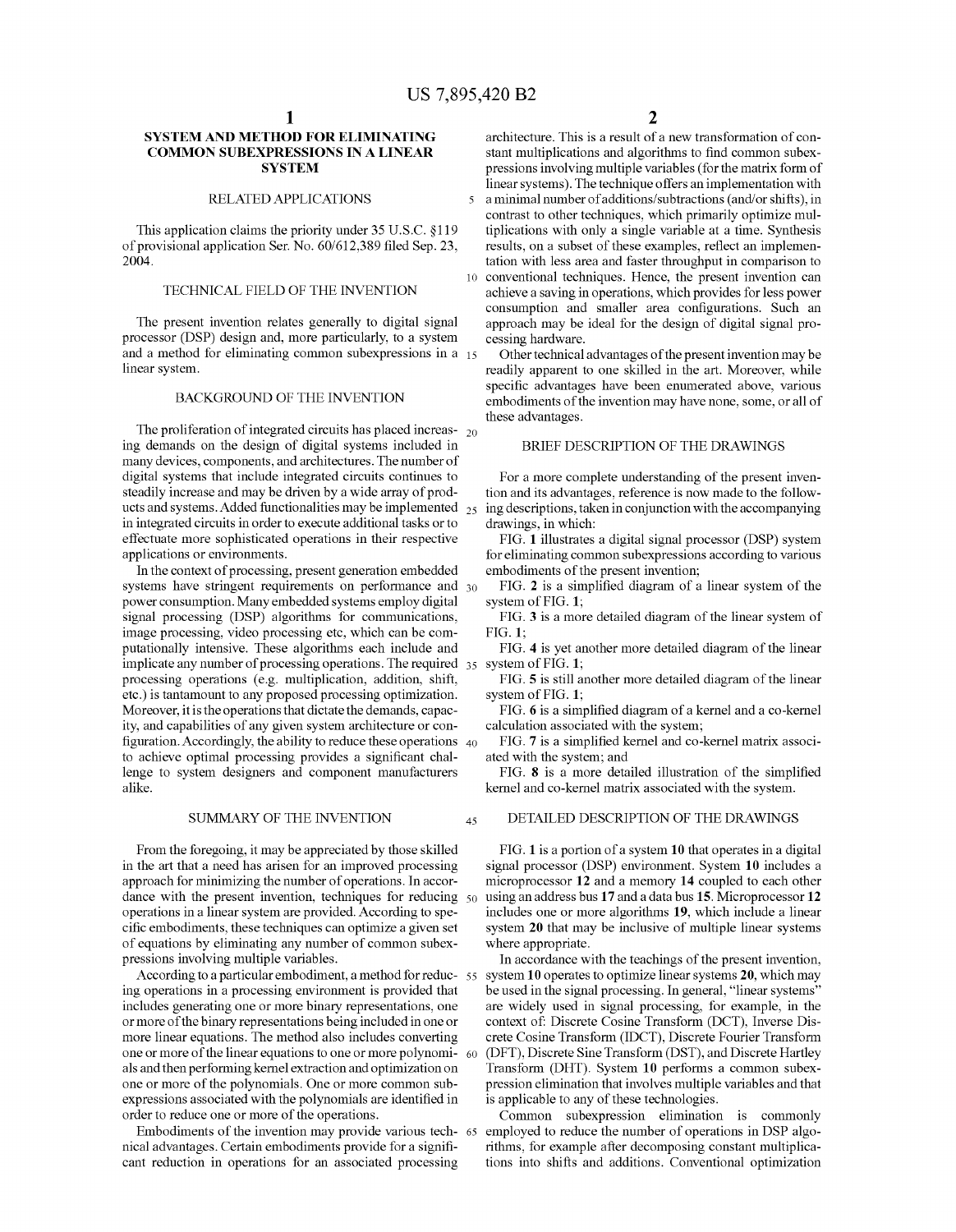techniques for finding common Subexpressions can optimize constant multiplications with only a single variable at a time and, hence, cannot fully optimize the computations with mul tiple variables such as those found in a matrix form of linear systems (e.g. DCT, DFT etc.). System **10** transforms these 5 computations such that all possible common subexpressions involving any number of variables can be detected. Heuristic algorithms can then be presented in order to select the best set of common Subexpressions.

Thus, system 10 can offer a new transformation of constant 10 multiplications to find common Subexpressions involving multiple variables for the matrix form of linear systems. The technique can be used to find common Subexpressions in any kind of linear computations, where there are a number of multiplications with constants involving any number of vari- 15 ables. Synthesis results for system 10 yield an implementa tion with less area and higher throughput, as compared to conventional techniques.

Custom hardware implementations of computationally intensive DSP kernels is a good solution to meet the require ments for latency and power consumption. DSP algorithms generally contain a large number of multiplications with con stants. Decomposing these constant multiplications into shifts and additions leads to an efficient hardware implemenshifts and additions leads to an efficient hardware implementation. Finding common subexpressions in the set of additions 25 further reduces the complexity of the implementation. Addi tional details relating to this process are provided below with reference to subsequent FIGURES.

Referring back to FIG. 1, microprocessor 12 may be included in any appropriate arrangement and, further, include 30 algorithms 19 embodied in any suitable form (e.g. software, hardware, etc.). For example, microprocessor  $12$  may be part of a simple integrated chip, an application specific integrated circuit (ASIC), a field programmable gate array (FPGA), or any other Suitable processing object, device, or component. 35 Address bus 17 and data bus 15 are wires capable of carrying data (e.g. binary data). Alternatively. Such wires may be replaced with any other suitable technology (e.g. optical radiation, laser technology, etc.) operable to facilitate the propagation of data. 40

Memory 14 is a storage element operable to maintain infor mation that may be accessed by microprocessor 12. Memory 14 may be a random access memory (RAM), a read only memory (ROM), software, an algorithm, an erasable pro grammable ROM (EPROM), an electrically erasable pro 45 grammable ROM (EEPROM), a fast cycle RAM (FCRAM), a static RAM (SRAM), or any other suitable object that is operable to facilitate such storage operations. In other embodiments, memory 14 may be replaced by another pro cessor that is operable to interface with microprocessor 12. 50

For purposes of teaching and discussion, it is useful to provide some overview as to the way in which the following invention operates. The following foundational information may be viewed as a basis from which the present invention may be properly explained. Such information is offered ear- 55 nestly for purposes of explanation only and, accordingly, should not be construed in any way to limit the broad scope of

the present invention and its potential applications.<br>Conventional methods for finding common subexpres-Conventional methods for finding common subexpressions rely on finding common digit patterns in the set of 60 constants that are multiplied by a single variable. The com mon subexpressions correspond to the common partial products formed during the multiplication of the variable with the constants. Finding all possible common digit patterns can extract all possible common Subexpressions when all the 65 constant multiplications are with a single variable, such as in the transformed form of FIR digital filters. Using the same

4

idea for matrix forms of linear systems like DCT, DFT, etc. will not be able to extract common subexpressions involving multiple variables. Hence, system 10 can be used to overcome this shortcoming in offering an effective reduction of opera tions.

FIG. 2 is a simplified diagram of linear system 20, which includes a matrix. Note that linear system 20 is provided in terms of 'X' and 'Y,' which are linear polynomials (or linear functions). These coefficients are provided in base ten. Fur thermore, all equations are linear (i.e. power of variables Such as  $X^2$  or  $Y^3$  do not appear in equations). In this scenario, the input variables (e.g.  $X_1$  and  $X_2$ ) are multiplied by some set of constants (5, 7, 4, and 12) to produce resultants (e.g.  $Y_1$  and  $Y_2$ ).

Turning to FIG. 3, FIG. 3 is a more detailed diagram of linear system 20. FIG. 3 further illustrates decomposing con stant multiplications into shifts and additions, which is reflected by an equation 24. In this example, linear system 20 has two variables  $X_1$  and  $X_2$ . Assume that the constants are in the two's complement representation. The constants in col umn 1 (5 and 4) are multiplied by  $X_1$  and the constants in column 2 (7 and 12) are multiplied by variable  $X_2$ . Decomposing the constant multiplications into shifts and additions yields an implementation with six shifts and six additions.

Note that multiplication operations are generally expen sive in the context of processing. For example, considerable expense could be incurred during the design of a hardware block, as the area will be large. In such a case, the multiplication by a constant number (e.g. 5) can be simplified. Five can be represented as "0101" in a binary format, as is illustrated in FIG. 3. In this example,  $Y_1=5X_1+7X_2$ . If five is written as 0101 and then multiplied by  $X_1$ , a person is effectively calculating  $4X_1+X_1$ .

A Summation of selected operations is provided generally at equation 24. Usage of shift and addition or Subtraction operations may be performed instead of multiplication. Note that the symbol " $\leq$ n" is translated as a shift to the left by n bits. In this box, it is seen that:  $Y_1 = X_1 + X_1 \leq 2 + X_2 + X_2 \leq 1 +$  $X_2 \ll 2$  and  $Y_2 = X_1 \ll 2 + X_2 \ll 2 + X_2 \ll 3$ . In order to calculate Y1, four additions should be performed, along with three shifts. This is far easier than performing two multiplications and one addition. To calculate Y2, shift and addition operations may be used to produce the resultant function. In the original form, four multiplications and two additions were used to produce the functions, as is illustrated in FIG. 3. However, in the new form, six shifts and six additions are needed, which is far easier than four multiplications. Now, if the new format is used and a design hardware block is devel oped, its associated area will be Smaller. In addition, the power consumption will also be less in Such an environment.

FIG. 4 is yet another more detailed diagram of linear sys tem. 20. FIG. 4 also reflects an extraction of common bit patterns among constants (multiplying a single variable) and is illustrated by an equation 32. Hence, it is possible to use simpler operations and reduce the number of operations from this improved format. This may be achieved by finding some common internal factors. For example, extracting common bit patterns existing in a single constant may yield an even greater savings in shifts and additions. In FIG.  $4$ ,  $D_1$  was used after identifying a common factor among 7 and 12 (box 30). The number"11" has been represented twice in this FIGURE. This is a common factor that can be used for purposes of optimization.

Thus, in this example, when identifying common bit pat terns in the constants (multiplying the same variable), the pattern " $11$ " is detected between the constants  $7(0111)$  and 12 (1100), which multiply variable  $X_2$ . After extracting that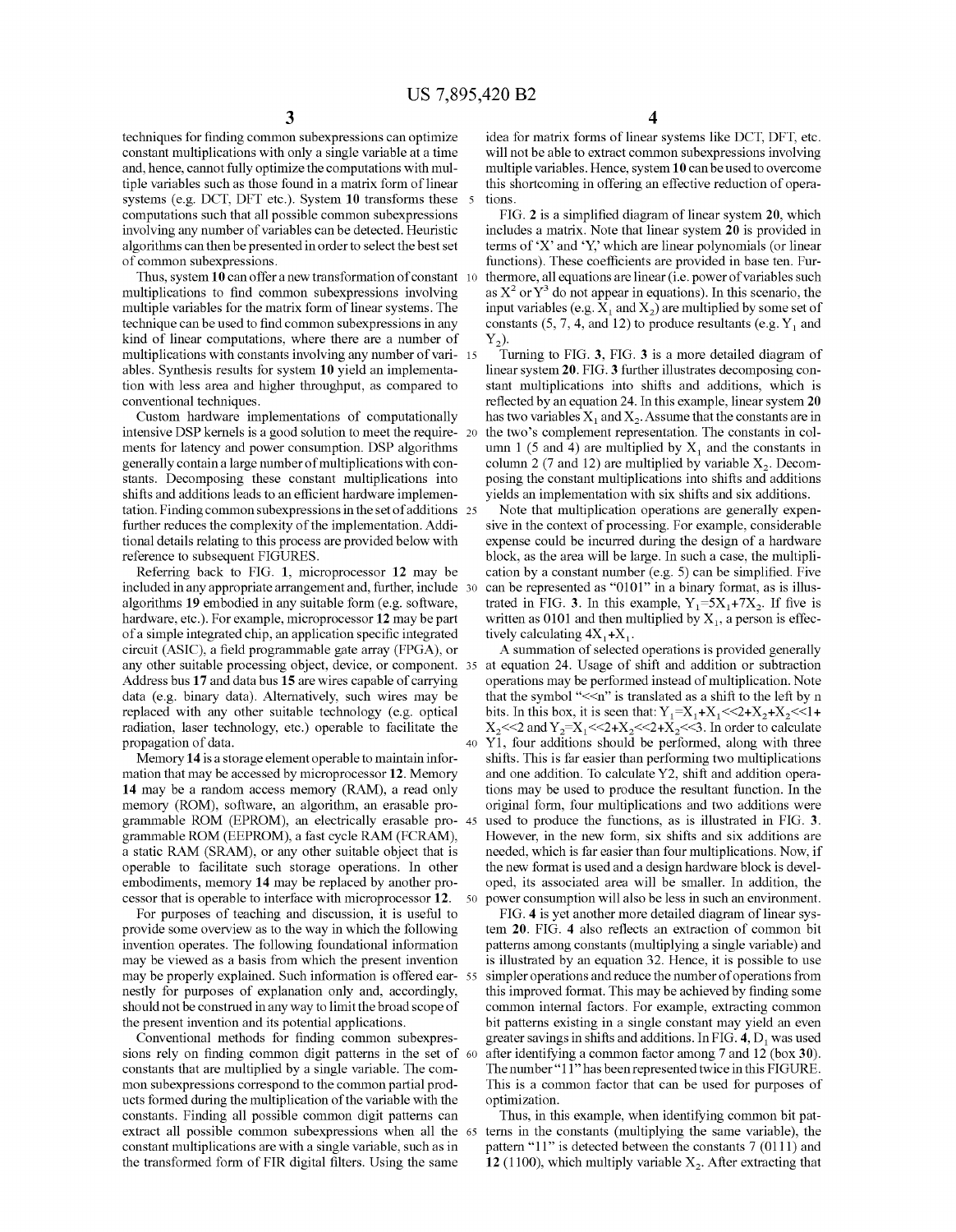common subexpression, the subsequent implementation includes five shifts and five additions, as is illustrated.

FIG. 5 is still another more detailed diagram of linear system 20. FIG. 5 shows the ability to extend common subexpressions to include multiple variables, which is illustrated 5 by an equation 38. If the common subexpressions are further extended to include multiple variables, the resulting imple mentation includes just three additions and three shifts, as is illustrated. Therefore, by extending common subexpressions to include multiple variables, the number of additions has 10 reduced by 40% compared to methods that would extract common Subexpressions including only one variable.

Hence, the common factoring can be used again in the case of FIG. 5. FIG. 5 shows extending common subexpression elimination to include multiple variables. An identified region 15 34 includes two circles, which correspond to  $X_1+X_2$ . As evidenced by equation 38, in order to calculate  $Y_1, X_1+X_2$  can be first calculated and used in several places. Therefore, the function corresponding to this pattern can be used to calculate the original linear functions. Stated in mathematical terms,  $D_1$  and  $D_2$  can be used to calculate  $Y_1$  and  $Y_2$ . In addition,  $D_2=X_1+X_2$ ;  $D_1=D_2+X_2$  [shifted to the left one bit];  $Y_1=D_1+Y_2$  $D_2$  [shifted to the left two bits]; and  $Y_2=D_1$  [shifted left one bit]. These equations may be used in order to optimize the functions  $Y_1$  and  $Y_2$ . The pattern 2 corresponds to D2 and 25 appears twice (2 and 2'). Pattern 1 appears twice as well (1 and <sup>1</sup>'). Also, pattern 2 is used in pattern 1.

Thus far, only the binary representations of constants (or coefficients) have been used. For example, it has been shown that  $C \times X = \Sigma(X \times L')$ . In our example, this would translate into: 30  $\pm$  $(14)_{(10)}\times X=(1110)_{(2)}\times X=XL^3+XL^2+XL^1$ , where the 'L' signifies a shift operation and the subsequent number represents the number of bits to be shifted (e.g.  $L^1$  = a shift to the left one bit). In these representations, there are only additions, not subtractions.

However, there are other ways of writing this information. For example, Canonical Sign Digit (CSD) representation may be used. Mathematically, this may be expressed as:  $C \times X = \Sigma \pm \Sigma$  $(X \times L<sup>i</sup>)$ . In terms of our example, CSD could be used to show: equation illustrates the new representation, which shows that  $16X-2X=14X$ . If this is compared with the original binary representations, where there were 3 terms and 2 additions, an obvious saving is clearly seen. The new expression implicates only 2 terms and 1 operation (subtraction). Hence, the CSD 45 can be more compact than the binary representation. The previous optimization can benefit from the CSD, whereby the number of operations is reduced and the type of operations is also changed.  $(14)_{(10)}\times X = (1110)_{(2)}\times X = XL^4 - XL^1$ . This last part of this 40

As for Y<sub>1</sub> and Y<sub>2</sub>, in mathematical terms:  $Y_1 = (1)X_1 + (2)$  50<br>  $X_1L^2 + (3)X_2 + (4)X_2L^1 + (5)X_2L^2$ ; and  $Y_2 = (6)X_1L^2 + (7)X_2L^2 + (8)$ <br>  $Y_1 = (3)X_1 + (7)X_2L^2 + (8)$  $X_2L^3$ . The number in parenthesis represents the term number that the element represents.

FIG. 6 is a simplified diagram of a kernel and a co-kernel calculation 50 associated with system 10. In essence, FIG. 6 55 illustrates the results of an algorithm for the generation of kernels of a set of polynomial expressions. A kernel of a polynomial expression is defined as an expression that has at least one term with a zero power of L. The set of kernels of an mial expression. The kernels are generated by successively dividing by the least power of L in the expression. The power of L that is used to obtain a kernel is the corresponding co-kernel of the kernel expression. expression is a subset of all algebraic divisors of the polyno- 60

For example, consider the expression  $Y_1$  stated earlier. 65 Since  $Y_1$  satisfies the definition of a kernel,  $Y_1$  is recorded as a kernel with co-kernel '1'. The minimum non-zero power of

L in  $Y_1$  is L. Dividing by L we obtain the kernel expression  $X_1L+X_2+X_2L$ , which is recorded as a kernel with co-kernel L. This expression has L as the minimum non-Zero power of L. Dividing by L, the kernel  $X_1+X_2$  is obtained with co-kernel  $L<sup>2</sup>$ . In this example, no more kernels are generated and the algorithm terminates. For expression  $Y_2$  the kernel  $X_1+X_2+$  $X_2L$  with co-kernel  $L^2$  is obtained.

The importance of kernels is illustrated by the following theorem. Theorem: there exists a k-term common subexpression if and only if there is a k-term non-overlapping intersection between at least 2 kernels. As a proof of this theorem, first consider the case where all the constant multiplications are with a single variable. Hence, finding common subexpressions is equivalent to finding all common digit patterns among the constants multiplying the variable. According to the kernel generation algorithm, the set of all kernels for a constant (multiplying a variable) corresponds to the set of digit patterns starting from the most significant non-zero digit, and each time adding the next most significant non-zero digit to form a pattern.

For example, consider the constant multiplication (10-1010-1)\*X=-X+XL<sup>2</sup>-XL<sup>4</sup>+XL<sup>6</sup> in the example polynomial representation. The set of kernels (and co-kernels) generated are  $(XL^2-X)[L^4]$ ,  $(XL^4-XL^2+X)[L^2]$  and  $(XL^6-XL^4+XL^2 X$ [1], which correspond to the digit patterns 10-1, 10-101 and 10-1010-1 respectively. Therefore, it is clear that each non-Zero digit except the most significant non-Zero digit appears once as the least significant digit in a digit pattern corresponding to a kernel expression. Hence, if there is a common digit pattern consisting of  $k$  ( $k$ >1) non-zero digits, then there will be at least two digit patterns (corresponding to kernels) such that the least significant digit of the common pattern will be the least significant digit of these two digit patterns, aligning the common Subexpression. Thus, an inter section between these two patterns will detect the common subexpression.

Conversely, it is clear that a k-term intersection between kernel expressions indicates a k-term common subexpression only if there are no terms that are covered more than once (overlapping terms) in the intersection. Overlapping terms happen when the kernels in the intersection correspond to the same constant and cover at least one non-zero digit in com mon. For example, in the pattern 1001001, there are 2 patterns "1001" but they cover one non-zero digit in common.

FIGS. 7 and 8 are simplified kernel and co-kernel matrices associated with system 10. These FIGURES illustrate a matrix transformation, which is used to find kernel intersec tions. Hence, the set of kernels generated is transformed into a matrix form called the Kernel Intersection Matrix (KIM), to find kernel intersections. There is one row for each kernel generated and one column for each distinct term in the set of kernel expressions. Each term is distinguished by its sign  $(+/-)$ , variable, and the power of L.

FIG. 7 shows the KIM for our example linear system 20 from its set of kernels and co-kernels shown in a previous FIGURE. The rows are marked with the co-kernel of the kernel which it represents. Each '1' element  $(i,j)$  in the matrix represents a term in the original set of expressions, which can be obtained by multiplying the co-kernel in row i with the kernel term in column j. The number in parenthesis represents the term number that the element represents.

Each kernel intersection appears in the matrix as a rect angle. A rectangle is defined as a set of rows and columns such that its elements are '1'. For example, in the matrix illustrated, the row set  $\{1,4\}$  and the column set  $\{1,3,4\}$  together make a rectangle. A prime rectangle is defined as a rectangle that is not contained in any other rectangle.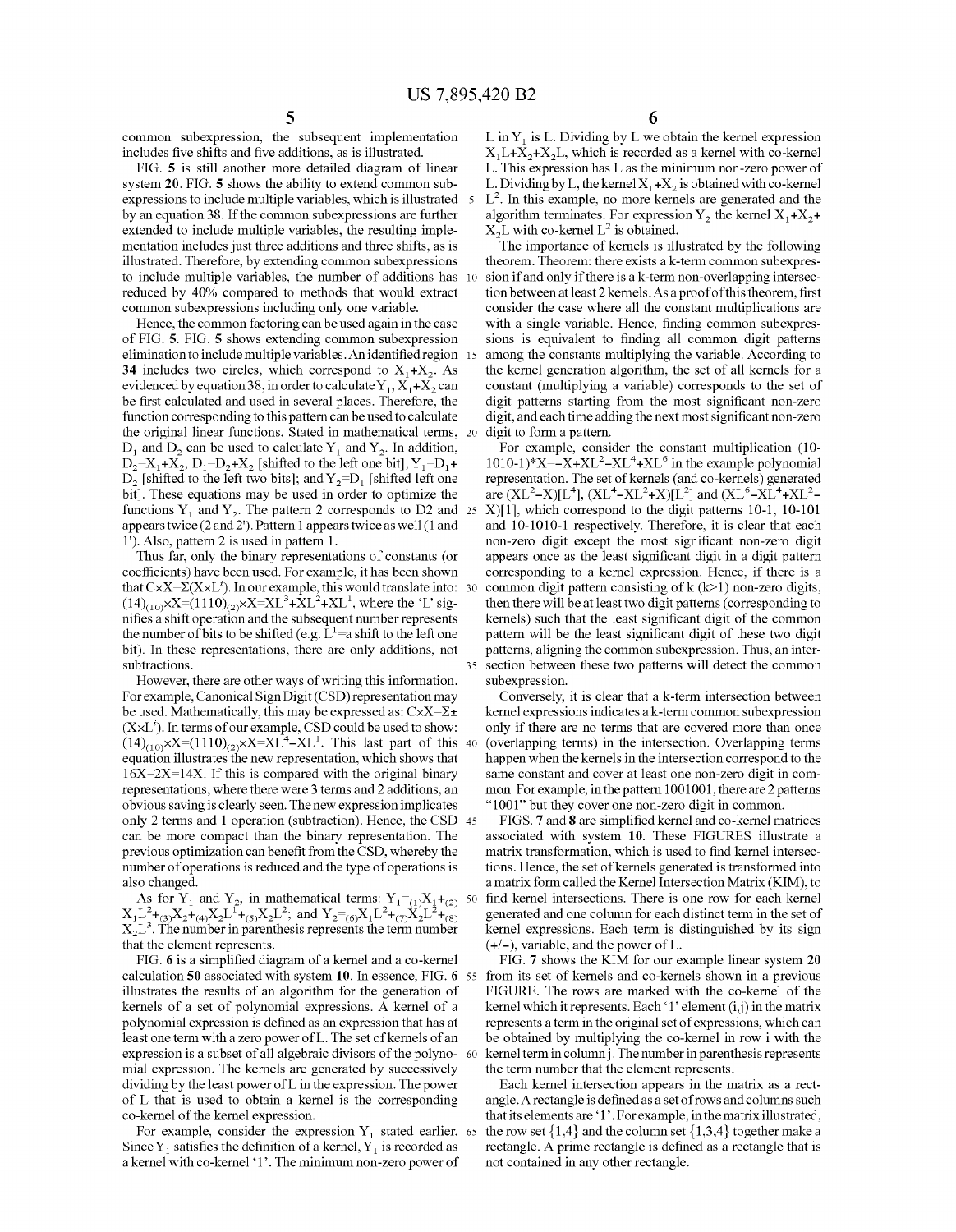15

The value of a rectangle is defined as the number of addi tions saved by selecting that rectangle (kernel intersection) as a common subexpression and is given by: Value  $(R, C) = (R 1^*(C-1)$ , where R is the number of rows and C is the number of columns of the rectangle. The value of the rectangle is calculated after removing the appropriate rows and columns to remove overlapping terms. An algorithm for finding a maximal irredundant rectangle (MIR) is then used.

Finding the best set of common subexpressions for the minimum number of additions is equivalent to finding the best set of non-overlapping rectangles in the KIM, which is analogous to the minimum weighted rectangular covering problem in multi-level logic synthesis. The resultant is a simplified set of operations that achieve the same final result as the more complex equation, which was used as an initial starting point.

Turning to FIG. 8, FIG. 8 is a more detailed illustration of the simplified kernel and co-kernel matrix associated with system 10. FIG. 8 illustrates extracting kernel intersections 20 (2nd iteration). There is only one valuable rectangle in this matrix that corresponds to the rows  $\{2,3\}$  and the columns  $\{4,5\}$ , and it has a value 1. This rectangle is selected. No more rectangles are selected in the further iterations and the algorithm terminates and the final set of expressions is provided as 25 equation 38 (identified and discussed above). Thus, the result ant of the operations of system 10 yields a significant reduc tion in operations, which provides for less power consump tion and Smaller area configurations. Processing hardware design, in particular, could benefit greatly from such an  $_{30}$ approach.

Some of the steps illustrated in the preceding FIGURES may be changed or deleted where appropriate and additional steps may also be added to the proposed process. These changes may be based on specific system architectures or  $35$ particular arrangements or configurations and do not depart from the scope or the teachings of the present invention. It is also critical to note that the preceding description details a number of techniques for reducing operations. While these  $t$ echniques have been described in particular arrangements  $_{40}$ and combinations, system 10 contemplates using any appro priate combination and ordering of these operations to pro vide for decreased operations in linear system 20. As dis cussed above, identification of the common Subexpressions may be facilitated by rectangle covering, ping pong algo- $_{45}$ rithms, or any other process, which is operable to facilitate such identification tasks. Considerable flexibility is provided by the present invention, as any such permutations are clearly within the broad scope of the present invention.

Although the present invention has been described in detail 50 with reference to particular embodiments illustrated in FIGS. 1 through 8, it should be understood that various other changes, substitutions, and alterations may be made hereto without departing from the spirit and scope of the present invention. For example, although the present invention has 55 been described with reference to a number of elements included within system 10, these elements may be rearranged or positioned in order to accommodate any suitable process ing and communication architectures. In addition, any of the described elements may be provided as separate external 60 components to system 10 or to each other where appropriate. The present invention contemplates great flexibility in the arrangement of these elements, as well as their internal com ponents. Moreover, the algorithms presented herein may be provided in any suitable element, component, or object. Such 65 architectures may be designed based on particular processing needs where appropriate.

Numerous other changes, substitutions, variations, alterations, and modifications may be ascertained to one skilled in the art and it is intended that the present invention encompass all such changes, substitutions, variations, alterations, and modifications as falling within the scope of the appended claims.

What is claimed is:

1. A method for reducing operations in a processing envi

- generating one or more binary representations, wherein one or more of the binary representations are included in one or more linear Systems that include one or more operations and a plurality of different distinct variables:
- converting one or more of the linear systems to one or more polynomials including the plurality of different distinct variables;
- generating a plurality of kernels from the one or more polynomials;

generating a matrix of the plurality of kernels;

- performing kernel extraction on the matrix for optimiza tion of the one or more polynomials; and
- identifying one or more common subexpressions associated with the polynomials by extracting common bit patterns among constants multiplying two or more vari ables of the plurality of different distinct variables in order to reduce one or more of the operations, wherein the identifying is facilitated by rectangle covering.

2. The method of claim 1, wherein one or more of the operations relate to Subtraction, addition, shifting, or multi plication.

3. The method of claim 1, wherein one or more of the linear systems are associated with Discrete Cosine Transforms (DCT), Inverse Discrete Cosine Transforms (IDCT), Discrete Fourier Transforms (DFT), Discrete Sine Transforms (DST),

or Discrete Hartley Transforms (DHT).<br>4. The method of claim 1, wherein a Canonical Sign Digit (CSD) representation is used to reduce the operations.

5. The method of claim 1, further comprising:<br>identifying one or more of the common subexpressions using a rectangle covering algorithm or a ping pong algorithm.

6. A system for reducing operations in a processing envi ronment, comprising:

- means for generating one or more binary representations, wherein one or more of the binary representations are included in one or more linear systems that include one or more operations and a plurality of different distinct variables;
- means for converting one or more of the linear systems to one or more polynomials including the plurality of dif ferent distinct variables;
- means for generating a plurality of kernels from the one or more polynomials;

means for generating a matrix of the plurality of kernels;

- means for performing kernel extraction and optimization
- on one or more of the polynomials; and<br>means for identifying one or more common subexpressions associated with the polynomials by extracting common bit patterns among constants multiplying two or more variables of the plurality of different distinct tions, wherein the identifying is facilitated by rectangle covering.

7. The system of claim 6, wherein one or more of the operations relate to subtraction, addition, shifting, or multiplication.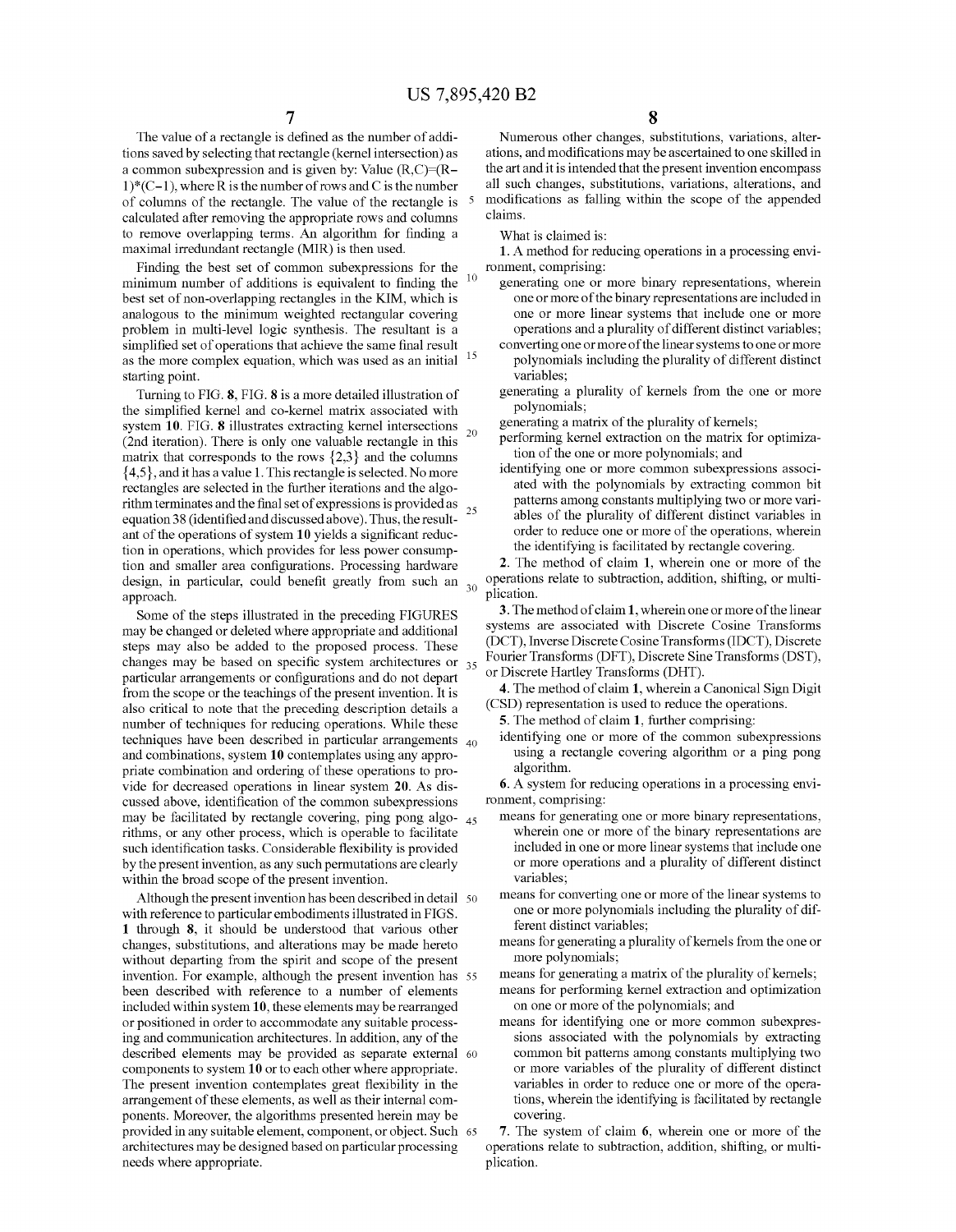8. The system of claim 6, wherein one or more of the linear systems are associated with Discrete Cosine Transforms (DCT), Inverse Discrete Cosine Transforms (IDCT), Discrete Fourier Transforms (DFT), Discrete Sine Transforms (DST), or Discrete Hartley Transforms (DHT).<br>
9. The system of claim 6, wherein a Canonical Sign Digit

(CSD) representation is used to reduce the operations.

10. The system of claim 6, further comprising: generating a resultant, for one or more of the linear systems, based on the reduction in the operations.

11. Software for reducing operations in a processing environment, the software being embodied in a non-transitory computer readable medium and comprising computer code such that when executed is operable to:

- generate one or more binary representations, wherein one 15 or more of the binary representations are included in one or more linear systems that include one or more opera tions and a plurality of different distinct variables;
- convert one or more of the linear systems to one or more polynomials including the plurality of different distinct variables;
- perform kernel extraction and optimization on one or more of the polynomials;
- generate a plurality of kernels from the one or more poly nomials;

generate a matrix of the plurality of kernels; and

identify one or more common subexpressions associated with the polynomials by extracting common bit patterns among constants multiplying two or more variables of the plurality of different distinct variables in order to reduce one or more of the operations, wherein the iden tifying is facilitated by rectangle covering.

10 plication. 12. The medium of claim 11, wherein one or more of the operations relate to Subtraction, addition, shifting, or multi

13. The medium of claim 11, wherein a Canonical Sign Digit (CSD) representation is used to reduce the operations.

14. The medium of claim 11, wherein the code is further operable to:

generate a resultant, for one or more of the linear systems, based on the reduction in the operations.

15. The medium of claim 11, wherein the code is further operable to:

identify one or more of the common subexpressions using a kernel extraction algorithm or a ping pong algorithm.

16. The method of claim 1, wherein identifying one or more common subexpressions comprises identifying a set of non-overlapping rectangles in the matrix.

\* \* \* \* \*